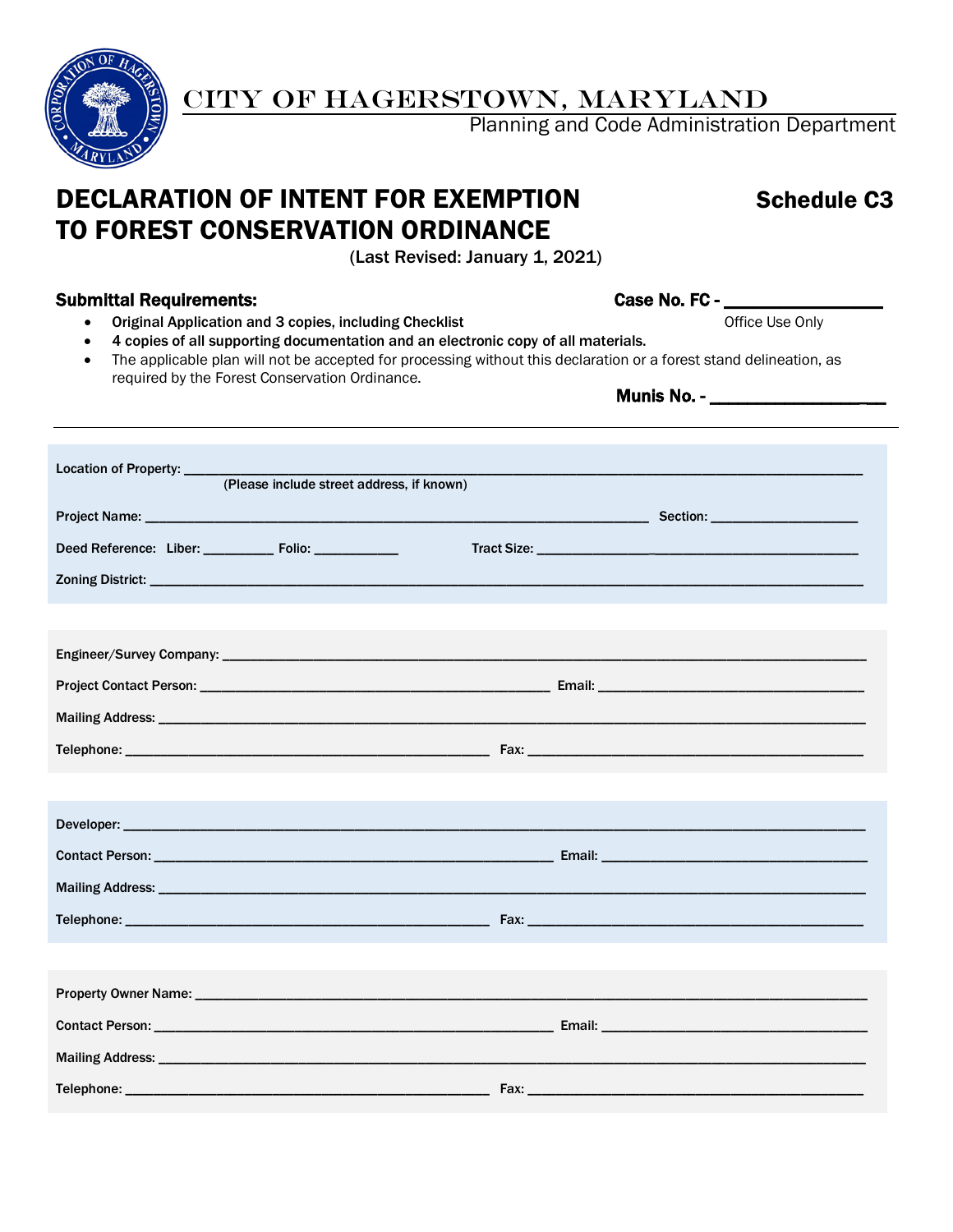| This Chart for Staff Use Only       |         |                  |       |  |
|-------------------------------------|---------|------------------|-------|--|
| <b>Date Accepted for Processing</b> |         |                  |       |  |
| <b>Review Date</b>                  |         |                  |       |  |
| <b>Approved:</b>                    | Denied: | <b>Returned:</b> | Date: |  |
|                                     |         |                  |       |  |

Related Planning and Code Administration Department file references (site plans, preliminary plats, BZA cases, etc.):

Proposed Use (number and types of dwellings, area and use of commercial and industrial buildings):

# Instructions to the Preparer:

Please check the appropriate column(s) that applies to your project, and fill in blanks with information that may be required.

#### A. Regulated Activity:

| The provisions of the Forest Conservation Ordinance applies to all "regulated activities," per Article 7, Section A, Subsection |                         |
|---------------------------------------------------------------------------------------------------------------------------------|-------------------------|
| 3.a of the Land Management Code, and as defined in Article 3 of the Land Management Code. The project applied for               |                         |
| under the title of                                                                                                              | is a regulated activity |
| as it is a plan far (sheal, appropriate asticite).                                                                              |                         |

as it is a plan for (check appropriate activity):

| <b>Subdivision</b>                     | An activity that requires a sediment control permit |
|----------------------------------------|-----------------------------------------------------|
| Grading                                | An activity that requires a site plan               |
| . A project plan of a local agency; or |                                                     |

A development project (defined as the grading or construction activities occurring on a specific tract that is 40,000 square feet or greater. "Development project" includes redevelopment.)

B. Exceptions to Applicability of the Ordinance, and Requirement for a Declaration of Intent (Check applicable exception(s)):

Per the definitions of "development project" "regulated activity," this project is on a unit or units of land that are not 40,000 square feet or greater. (When multiple small tracts are compiled for a project, the disturbed area of the project shall prevail.)

This property does not exceed 40,000 square feet in area, or in the case of more than one smaller tract, the disturbed area does not exceed 40,000 square feet.

Per Article 7, Section A, Subsection 3.b. of the Land Management Code, the Ordinance does not apply to this project because it meets one of the following criteria cited in the Ordinance, provided that a Declaration of Intent is provided. Check the provision that applies to this project:

- \_\_\_\_\_\_ (2) Commercial logging and timber harvesting operations, including harvesting conducted subject to the forest conservation and management program under Tax-Property Article, Section 8-211, Annotated Code of Maryland, that are completed:
	- (a) Before July 1, 1991; or
	- (b) After July 1, 1991, on property which:
		- [i] Has not been the subject of application for a grading permit for development within five years after the logging or harvesting operation; and
		- [ii] Is the subject of a declaration of intent as provided for in Section A.3.c. of this section, approved by the Department.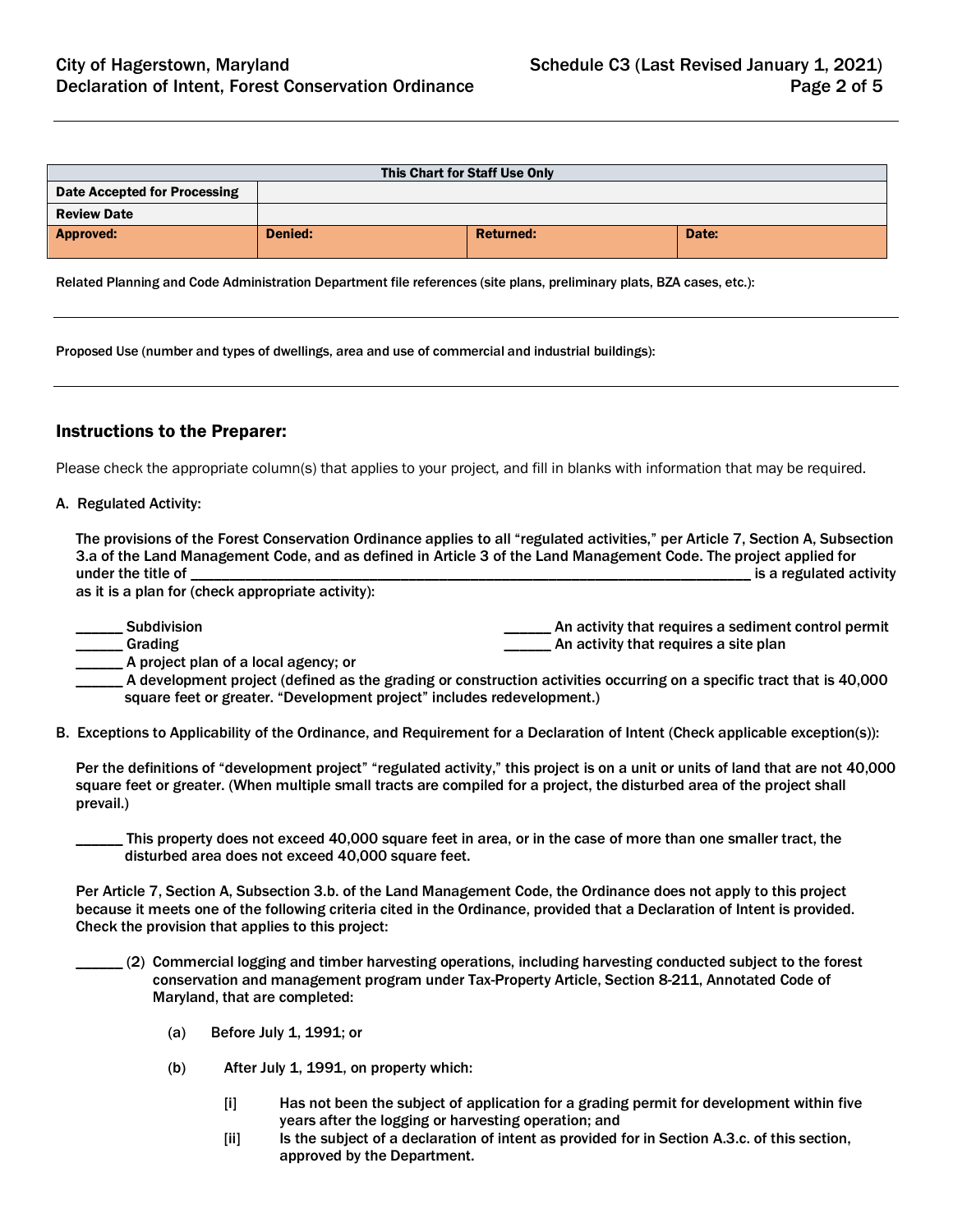- \_\_\_\_\_\_ (3) Agricultural activities not resulting in a change in a land use category, including agricultural support buildings and other related structures built using accepted best management practices, except that a person engaging in an agricultural activity clearing 40,000 square feet or greater of forest within a one-year period may not receive an agricultural exception, unless the person files a declaration of intent as provided for in Section A.3.c. of this section which includes:
	- (a) A statement that the landowner or landowner's agent will practice agriculture on that portion of the property for five years from the date of the declaration; and
	- (b) A sketch map of the property which shows the area to be cleared.
- $(4)$  (6) The cutting or clearing of public utility rights-of-way licensed under Sections 1-101 and 2-101, et seq, of the Public Utilities Companies Article of the Annotated Code of Maryland, subject to limitations found in the Ordinance, and routine maintenance and emergency repairs to those rights-of-way, subject to limitations found in the Ordinance.
- \_\_\_\_\_\_ (7) Residential construction activity conducted on an existing single lot of any size, if the activity:
	- (a) Does not result in the cumulative cutting, clearing, or grading of more than 40,000 square feet of forest;
	- (b) Does not result in the cutting, clearing, or grading of a forest that is subject to the requirements of a previous forest conservation plan approved under this chapter; and
	- (c) Is the subject of a declaration of intent filed with the City of Hagerstown, as provided for in Section A.3.c. of this Article, stating that the lot will not be the subject of a regulated activity within five years of the cutting, clearing, or grading of forest.
- \_\_\_\_\_\_ (8) Strip or deep mining of coal regulated under Natural Resources Article, Title 7, Subtitle 5 or 5A, Annotated Code of Maryland.
- \_\_\_\_\_\_ (9) Non-coal surface mining regulated under Natural Resources Article, Title 7, Subtitle 6A, Annotated Code of Maryland.
- $(10)$  An activity required for the purpose of constructing a dwelling house intended for the use of the owner. immediate family of the owner, if the activity:
	- (a) Does not result in the cutting, clearing, or grading of more than 40,000 square feet of forest;
	- (b) Is the subject of a declaration of intent filed with the City of Hagerstown, as provided for in Section A.3.c. of this section, which states that the transfer of ownership may result in a loss of exemption.
- \_\_\_\_\_\_ (11) A preliminary plan of subdivision or grading or sediment control plan was approved before July 1, 1991.
- \_\_\_\_\_\_ (12) A planned unit development that, by December 31, 1991, has:
	- (a) Met all the requirements for planned unit development approval; and
	- (b) Obtained initial development plan approval by the City of Hagerstown.
- \_\_\_\_\_\_ (13) A real estate transfer to provide a security, leasehold, or other legal or equitable interest, including a transfer of title, of a portion of a lot or parcel, if:
	- (a) The transfer does not involve a change in land use, or new development or redevelopment, with associated land disturbing activities; and
	- (b) Both the grantor and grantee file a declaration of intent, as provided for in Section A.3.c. of this Article.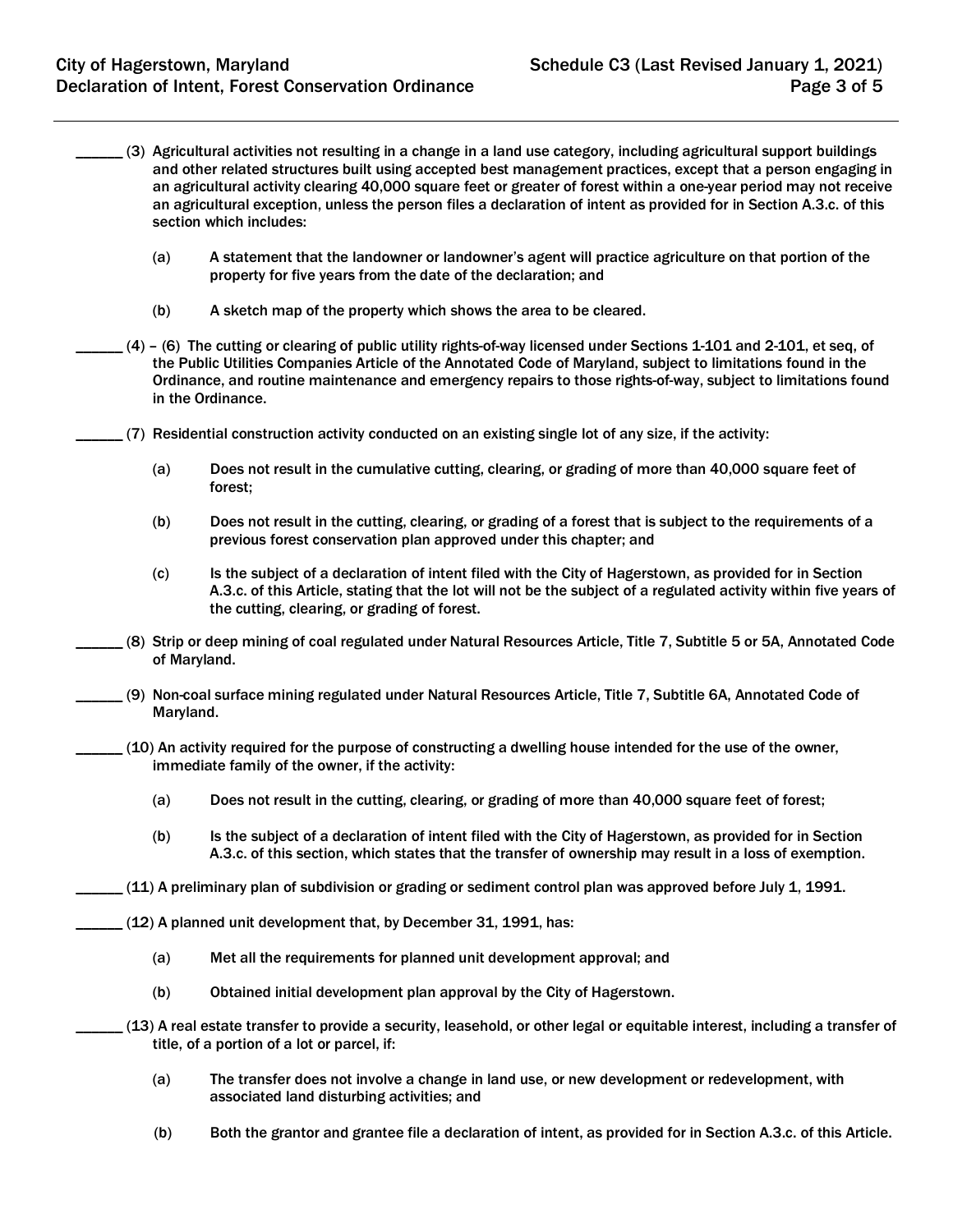- \_\_\_\_\_\_ (14) Per Article 7, Section A, Subsection 3.b (14), the Planning Commission may waive the requirements of the Forest Conservation Plan for an area that was previously developed and is covered by impervious surface and located in the Priority Funding Area at the time of application for a regulated activity.
	- \_\_\_\_\_\_ We are hereby requesting this waiver.
- \_\_\_\_\_\_ (15) A stream restoration project, as described in Article 3 of the Land Management Code, for which the applicant for a grading or sediment control permit has executed a binding maintenance agreement of at least five (5) years with the affected property owner or owners,
- \_\_\_\_\_\_ (16) Maintenance or retrofitting of a storm water management structure that may include clearing of vegetation or removal and trimming of trees, so long as the maintenance or retrofitting is within the original limits of the disturbance for construction of the existing structure, or within any maintenance easement for access to the structure.

# Declaration of Intent:

Please use the following space to provide a narrative of how the developer of this project complies with the requirements of the Forest Conservation Ordinance, through the use of a declaration of intent. Attaching a separate narrative with original signatures and notarization is permitted.

\_\_\_\_\_\_\_\_\_\_\_\_\_\_\_\_\_\_\_\_\_\_\_\_\_\_\_\_\_\_\_\_\_\_\_\_\_\_\_\_\_\_\_\_\_\_\_\_\_\_\_\_\_\_\_\_\_\_\_\_\_\_\_\_\_\_\_\_\_\_\_\_\_\_\_\_\_\_\_\_\_\_\_\_\_\_\_\_\_\_\_\_\_\_\_\_\_\_\_\_\_\_\_\_\_\_\_\_\_\_\_\_\_\_

\_\_\_\_\_\_\_\_\_\_\_\_\_\_\_\_\_\_\_\_\_\_\_\_\_\_\_\_\_\_\_\_\_\_\_\_\_\_\_\_\_\_\_\_\_\_\_\_\_\_\_\_\_\_\_\_\_\_\_\_\_\_\_\_\_\_\_\_\_\_\_\_\_\_\_\_\_\_\_\_\_\_\_\_\_\_\_\_\_\_\_\_\_\_\_\_\_\_\_\_\_\_\_\_\_\_\_\_\_\_\_\_\_\_

\_\_\_\_\_\_\_\_\_\_\_\_\_\_\_\_\_\_\_\_\_\_\_\_\_\_\_\_\_\_\_\_\_\_\_\_\_\_\_\_\_\_\_\_\_\_\_\_\_\_\_\_\_\_\_\_\_\_\_\_\_\_\_\_\_\_\_\_\_\_\_\_\_\_\_\_\_\_\_\_\_\_\_\_\_\_\_\_\_\_\_\_\_\_\_\_\_\_\_\_\_\_\_\_\_\_\_\_\_\_\_\_\_\_

\_\_\_\_\_\_\_\_\_\_\_\_\_\_\_\_\_\_\_\_\_\_\_\_\_\_\_\_\_\_\_\_\_\_\_\_\_\_\_\_\_\_\_\_\_\_\_\_\_\_\_\_\_\_\_\_\_\_\_\_\_\_\_\_\_\_\_\_\_\_\_\_\_\_\_\_\_\_\_\_\_\_\_\_\_\_\_\_\_\_\_\_\_\_\_\_\_\_\_\_\_\_\_\_\_\_\_\_\_\_\_\_\_\_

\_\_\_\_\_\_\_\_\_\_\_\_\_\_\_\_\_\_\_\_\_\_\_\_\_\_\_\_\_\_\_\_\_\_\_\_\_\_\_\_\_\_\_\_\_\_\_\_\_\_\_\_\_\_\_\_\_\_\_\_\_\_\_\_\_\_\_\_\_\_\_\_\_\_\_\_\_\_\_\_\_\_\_\_\_\_\_\_\_\_\_\_\_\_\_\_\_\_\_\_\_\_\_\_\_\_\_\_\_\_\_\_\_\_

\_\_\_\_\_\_\_\_\_\_\_\_\_\_\_\_\_\_\_\_\_\_\_\_\_\_\_\_\_\_\_\_\_\_\_\_\_\_\_\_\_\_\_\_\_\_\_\_\_\_\_\_\_\_\_\_\_\_\_\_\_\_\_\_\_\_\_\_\_\_\_\_\_\_\_\_\_\_\_\_\_\_\_\_\_\_\_\_\_\_\_\_\_\_\_\_\_\_\_\_\_\_\_\_\_\_\_\_\_\_\_\_\_\_

## Statements:

I provide this Declaration of Intent for the purpose of verifying that the proposed activity is exempt from the provisions of the Forest Conservation Ordinance. This statement is provided as required when this exception is claimed under Article 7, Section A, Subsection 3.b. of the Land Management Code.

#### I understand that the existence of a declaration of intent does not preclude:

- A. An exempted activity on the property, subject to a declaration of intent, if the activity:
	- 1. Does not conflict with the purpose of any existing declaration of intent; and
	- 2. Complies with the applicable requirements for an exempted activity.
- B. A regulated activity on the area covered by the declaration of intent, if the activity occurs within five years of the effective date of the declaration of intent, in which case:
	- 1. There shall be an immediate loss of exemption; or
	- 2. There may be a noncompliance action taken by the Department, as appropriate, under this Chapter; or
- C. A regulated activity on that area of the property not covered under this declaration of intent if the requirements of this chapter are satisfied.